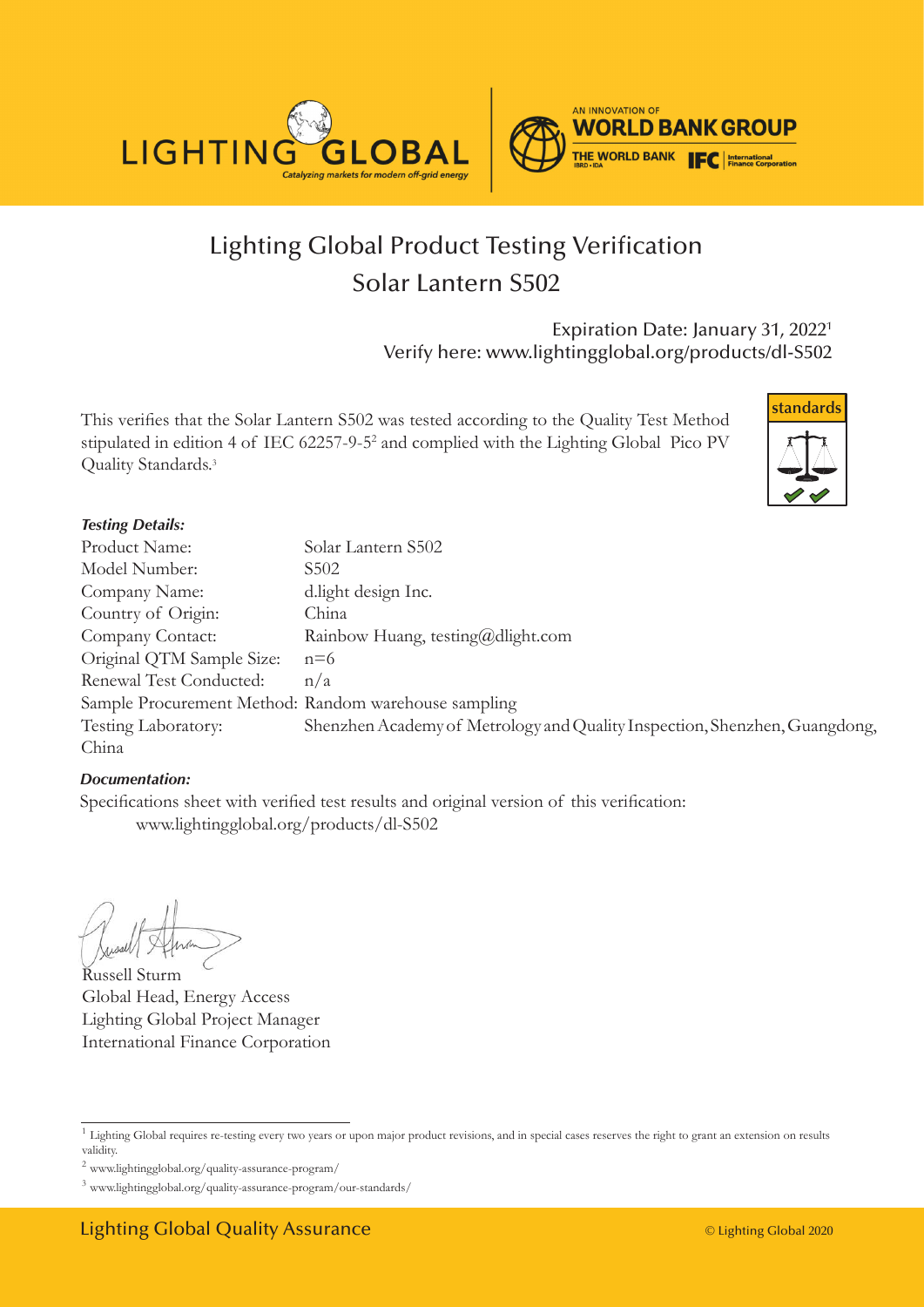## Type Approval Solar Lantern S502

### Verify here: www.lightingglobal.org/products/dl-S502

| Category                           | <b>Quality Standard</b>                                                                                                                                                                                                                                                                                                                                                                                                                                                                                                                                  | Verdict |
|------------------------------------|----------------------------------------------------------------------------------------------------------------------------------------------------------------------------------------------------------------------------------------------------------------------------------------------------------------------------------------------------------------------------------------------------------------------------------------------------------------------------------------------------------------------------------------------------------|---------|
| Truth In Advertising               | Manufacturer, Product Name and Model Number<br>accurately specified                                                                                                                                                                                                                                                                                                                                                                                                                                                                                      | Pass    |
|                                    | Performance and Component Ratings accurately specified.<br>Any description of the product that appears on the<br>packaging, inside the package and in any media shall be<br>truthful and accurate. No statements mislead buyers or<br>end users about the utility of the product. Numeric ratings<br>deviate no more than 15% from actual performance (note<br>that it is acceptable for actual performance to exceed<br>advertised performance).                                                                                                        | Pass    |
|                                    | Port voltage and current specifications, if provided, are<br>accurate. Included appliances function when connected<br>to ports. Power output of ports is sufficient to power<br>appliances that are advertised but not included. Ports that<br>are intended for a function other than providing power,<br>such as data ports, are not required to meet this standard.                                                                                                                                                                                    | Pass    |
| Lumen Maintenance                  | Average relative light output $\geq$ 85% of initial light output<br>at 2,000 hours with only one sample allowed to fall below<br>75% OR All 6 samples maintain $\geq$ 95% of initial light<br>output at 1,000 hours                                                                                                                                                                                                                                                                                                                                      | Pass    |
| Circuit and Overload<br>Protection | Products include a current limiting mechanism to prevent<br>irreversible damage to the system. The mechanism is easily<br>resettable or replaceable by the user, or automatically<br>resets. If replaceable fuses are used for circuit protection,<br>sizes are labeled on the product and listed in the user<br>manual, and, if fuses are replaceable by the user, at least<br>one spare fuse is included with the product. Included<br>appliances are not required to meet this standard unless<br>they have ports that are intended to provide power. | Pass    |
| <b>AC-DC Charger Safety</b>        | Any included AC-DC charger carries approval from a<br>recognized consumer electronics safety regulator                                                                                                                                                                                                                                                                                                                                                                                                                                                   | n/a     |
| Hazardous<br>Substances Ban        | No battery may contain cadmium or mercury at levels<br>greater than trace amounts                                                                                                                                                                                                                                                                                                                                                                                                                                                                        | Pass    |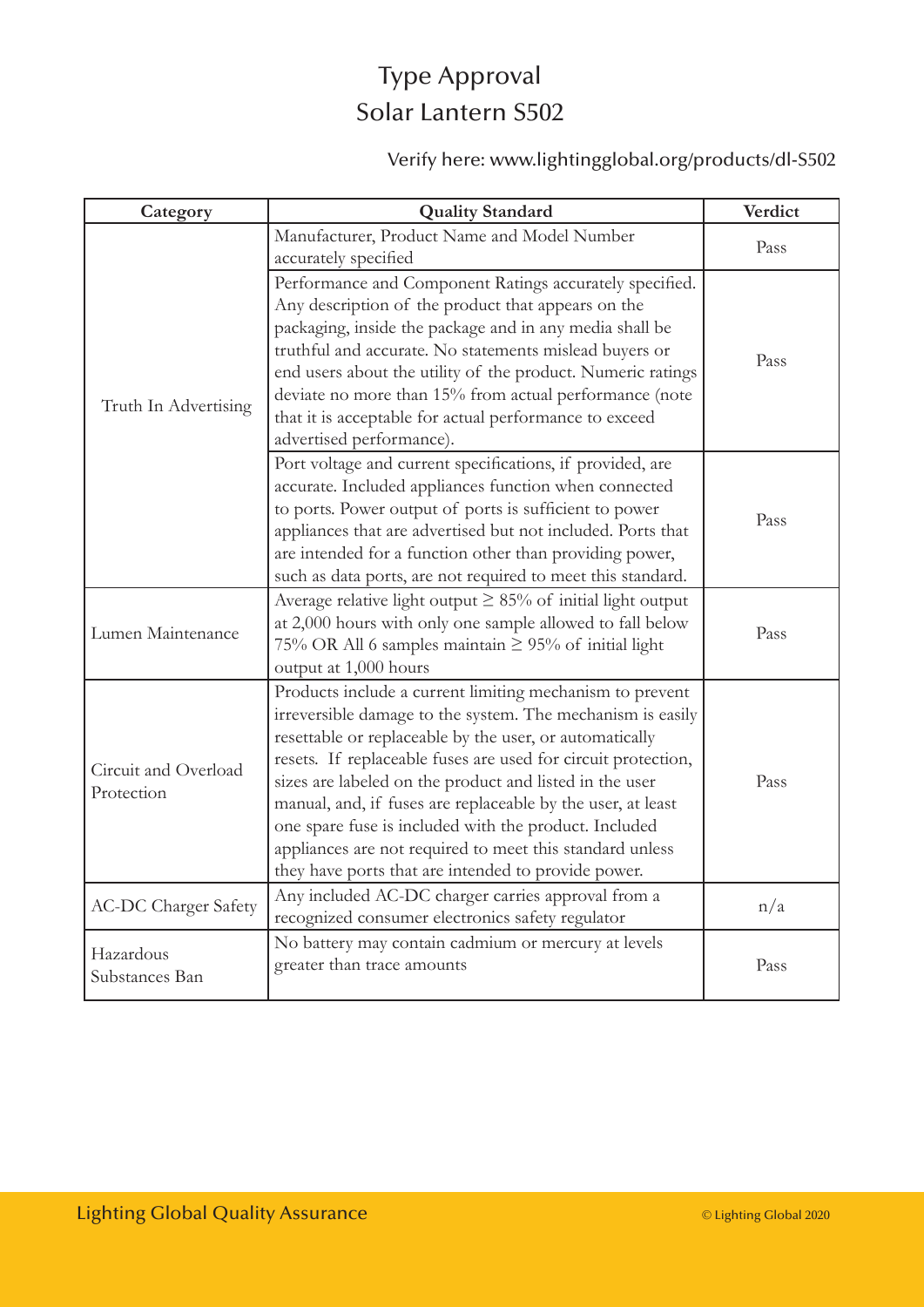## Type Approval Continued Solar Lantern S502

### Verify here: www.lightingglobal.org/products/dl-S502

| Category                                   | <b>Quality Standard</b>                                                                                                                                                                                                                                                                                                                                                                                                                                                | Verdict |
|--------------------------------------------|------------------------------------------------------------------------------------------------------------------------------------------------------------------------------------------------------------------------------------------------------------------------------------------------------------------------------------------------------------------------------------------------------------------------------------------------------------------------|---------|
| <b>Battery Protection</b>                  | Protected by an appropriate charge controller that<br>prolongs battery life and protects the safety of the user.<br>5 out of 6 samples meet the requirements outlined in<br>Lighting Global Quality Standards.<br>Lithium batteries carry IEC 62281, IEC 62133-2, UL 1642<br>or UN 38.3 certification and have overcharge protection<br>for individual cells or sets of parallel-connected cells.<br>Batteries of included appliances must also meet this<br>standard. | Pass    |
| <b>Battery Durability</b>                  | The average capacity loss of 6 samples does not exceed<br>25% and only one sample may have a capacity loss greater<br>than 35% following the battery durability storage test as<br>defined in IEC/TS 62257-9-5 Annex BB                                                                                                                                                                                                                                                | Pass    |
| PV Overvoltage<br>Protection               | If the battery is disconnected or isolated, the system is not<br>damaged and the load terminals maintain a voltage that is<br>safe for their intended uses.                                                                                                                                                                                                                                                                                                            | Pass    |
| Miswiring Protection                       | The user interface is designed to minimize the likelihood<br>of making improper connections. If improper or reversed<br>connections can easily be made, they cause no damage to<br>the system or harm to the user.                                                                                                                                                                                                                                                     | Pass    |
| Physical Ingress<br>Protection             | IP2X for all products, IP3X (or $2X +$ circuit protection)<br>for PV modules, IP5X for fixed outdoor products                                                                                                                                                                                                                                                                                                                                                          | Pass    |
| Water Ingress<br>Protection                | Degree of protection required is based on product type:<br>Fixed separate (indoor): No protection required<br>Portable separate: Occasional exposure to rain<br>Portable integrated: Frequent exposure to rain<br>Fixed integrated (outdoor): Permanent outdoor exposure<br>PV modules: Outdoor rooftop installation                                                                                                                                                   | Pass    |
| Drop Test                                  | Fixed separate (indoor): No requirement<br>All other products: 5 out of 6 samples are functional after<br>drop test; none result in dangerous failures.                                                                                                                                                                                                                                                                                                                | Pass    |
| Soldering and Elec-<br>tronics Workmanship | The system and any included appliances are rated "Good"<br>or Fair" for workmanship quality as defined in Annex F<br>of IEC/TS 62257-9-5. At most, one sample may fail to<br>function when initially evaluated.                                                                                                                                                                                                                                                        | Pass    |
| Mechanical Durability                      | All samples and included appliances are functional after<br>Switch, Connector, Gooseneck and Strain Relief tests;<br>none result in dangerous failures.                                                                                                                                                                                                                                                                                                                | Pass    |